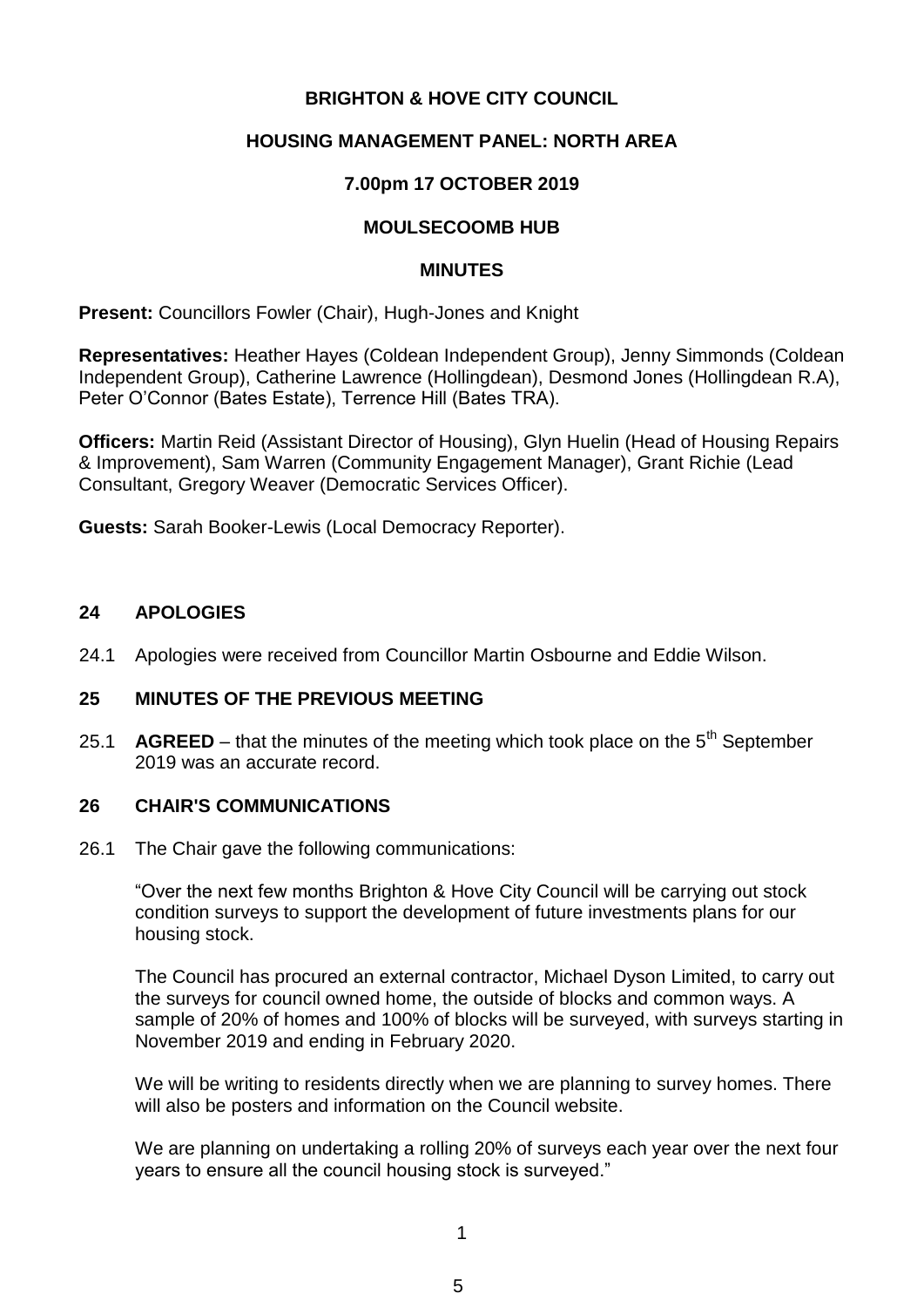#### **HOUSING MANAGEMENT PANEL: NORTH AREA 17 OCTOBER 2019**

- 26.2 A resident enquired how much stock this would constitute over the aforementioned period.
- 26.3 An Officer clarified that this would consider 11,500 properties and 2900 Leaseholder properties.

# **27 RESIDENTS QUESTION TIME**

- 27.1 (Item 1 Door Entry Systems)
- 27.2 Residents had the following concerns, statements and enquiries:
	- It was stated that at Hawkhurst Estate, residents had been reporting issues to BHCC for years.
	- It was further noted that residents had kept diaries and provided information to the relevant authorities however there was minimal work done to alleviate these concerns.
	- Issues relating to the prevalence of public nuisance and disorder at Horton Road and welcomed the prospect of CCTV or any other long-term sustainable deterrent.
	- A resident enquired if other blocks had been notified of the pending system updates.
- 27.3 Officers responded to resident's concerns, statements and enquiries with the following:
	- It was clarified that issues at Hawkhurst estate were being looked at and that plans were in place to carry out repairs and replacements in the interim.
	- It was stated that further work with residents' input would be carried out there was a wide range of considerations before deciding a final solution. It was noted that CCTV may be considered in light of anti-social behaviour activity.
- 27.4 Councillor Knight requested that the consideration of extensive works to clean areas in need of urgent attention.
- 27.5 **AGREED** that the response was satisfactory.
- 27.6 (Item 2 Fire at Hollingdean Refuse and Recycling Depot)
- 27.7 A resident expressed concern over an increase in communication received following the recent fires.
- 27.8 An officer stated that they would follow with the resident on this.
- 27.9 **AGREED**  that the response was satisfactory.
- 27.10 (Item 3 Community Engagement Officers)
- 27.11 A resident expressed concern regarding the lack of attendance of new CEO's at resident meetings.
- 27.12 An officer offered to follow up on this with the resident.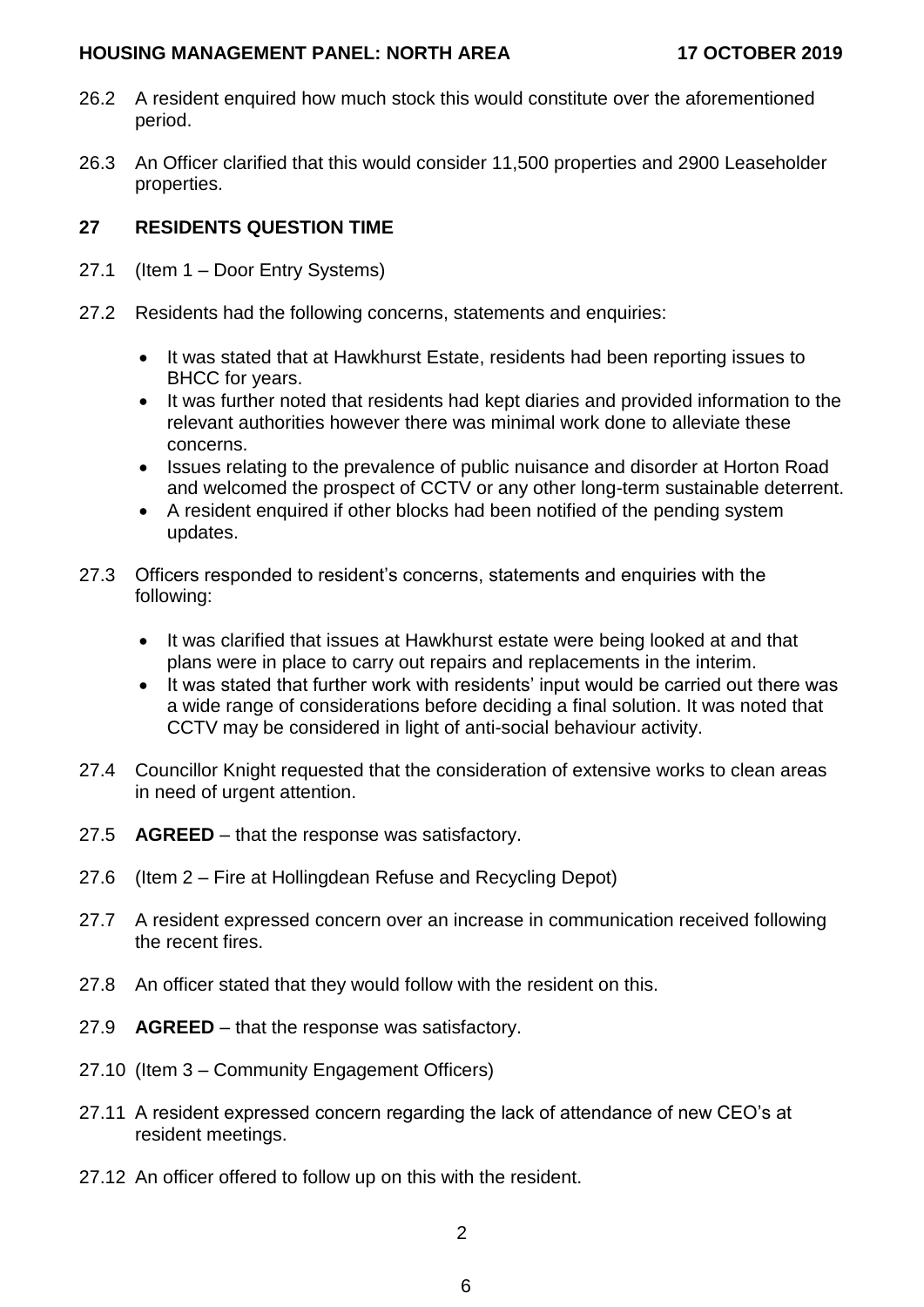### **HOUSING MANAGEMENT PANEL: NORTH AREA 17 OCTOBER 2019**

27.13 **AGREED** – that the response was satisfactory.

## **28 CITY WIDE REPORTS**

- 28.1 Housing Committee Decision Record
- 28.2 An officer gave a brief update on the Housing Committee Work Plan and stated the following:
	- Housing Committee Future reports would be brought back to future area panels.
	- 5 key areas were identified where members had agreed to prioritise specific areas.
	- Various key targets were being considered such as 800 councils, 700 additional affordable homes along with continued improvement of council housing.
	- It was proposed that presentations be brought to future area panels.
- 28.3 Councillor Siriol Hugh-Jones gave a brief update of the Labour and Green Joint Manifesto pledges.
- 28.4 Councillor Knight stated that efforts would be made to bring progress reports to future meetings.
- 28.5 Residents had the following concerns, enquiries and concerns:
	- Residents welcomed this update and enquired if this would be circulated to all 4 committees.
	- Clarification was sought regarding the term "affordable homes."
	- It was stated that young families needed houses not blocks of flat.
- 28.6 An officer responded to resident's concerns, enquiries and concerns with the following:
	- The panel received confirmation that this information would be circulated to all wards.
	- It was clarified that the term "affordable homes" included other council housing along with being provided by the living wage joint venture and other associations.
	- It was stated that BHCC was trying to build a mix of different housing.
	- Reference was made to the recent project in the Laines and a row of houses in Hollingdean (Lynchets Close).
	- Officers agreed to look at all areas and to work with community land cooperations.
	- It was noted that BHCC was willing to lease land to bunker housing co-op following various considerations such as BHCC retaining nomination rights.
	- It was confirmed that the Environmental Fund was taken from the HRA and that this was reviewed every year.
- 28.7 **AGREED** that the report be noted.

# **29 HEALTH & SAFETY UPDATE**

3